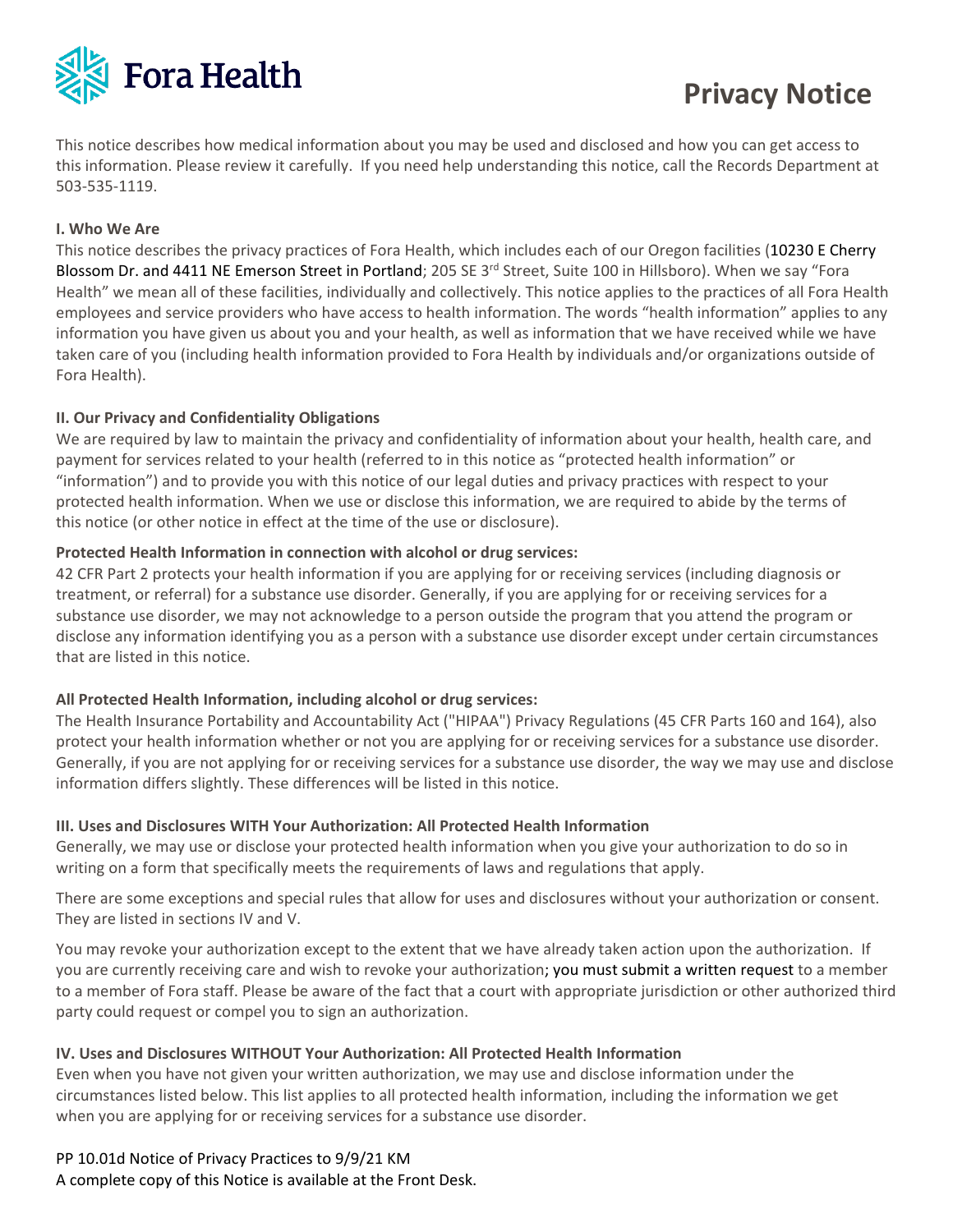A. **Treatment**. We may use or disclose your protected health information among Fora Health staff for treatment purposes. Treatment includes diagnosis, treatment and other services, including discharge planning. For example, counselors may disclose your health information to each other to coordinate individual and group therapy sessions for your treatment or information about treatment alternatives or other health-related benefits and services that are necessary or may be of interest to you.

B. **Health Care Operations**. We may use or disclose your protected health information for the purposes of health care operations that include internal administration and planning and various activities that improve the quality and effectiveness of care. For example, we may use information about your care to evaluate the quality and competence of our clinical staff. We may disclose information to qualified personnel for outcome evaluation, management audits, financial audits, or program evaluation; however, such personnel may not identify, directly or indirectly, any individual patient in any report of such audit or evaluation, or otherwise disclose patient identities in any manner. We may disclose your information as needed within Fora Health in order to resolve any complaints or issues arising regarding your care. We may also disclose your protected health information to an agent or agency which provides services to Fora Health under a qualified service organization agreement and/or business associate agreement, in which they agree to abide by applicable federal law and related regulations (42 CFR Part 2 and HIPAA). Health care operations may also include use of your protected health information for programs offered by Fora Health, such as sending you invitations to alumni events and workshops sponsored by Fora Health. This list of examples is for illustration only and is not an exclusive list of all of the potential uses and disclosures that may be made for health care operations.

C. **Other allowable uses and disclosures** without your authorization, aside from treatment and health care operations, include:

1. Appointment Reminders. We may contact you to send you reminder notices of future appointments for your treatment.

2. Medical Emergencies. We may disclose your protected health information to medical personnel to the extent necessary to meet a bona fide medical emergency (as defined by 42 CFR Part 2).

3. Minors. We may disclose to a parent or guardian or other person authorized under state law to act on behalf of a minor, those facts about a minor which are relevant to reducing a threat to the life or physical well-being of the minor or any other individual, if the program director judges that the minor applicant lacks capacity to make a rational decision and the minor's situation poses a substantial threat to the life or physical well-being of the minor or any other individual which may be reduced by communicating relevant facts to such person.

4. Incompetent and Deceased Patients. In such cases, authorization of a personal representative, guardian or other person authorized by applicable state law may be given in accordance with 42 CFR Part 2.

5. Decedents. We may disclose protected health information to a coroner, medical examiner or other authorized person under laws requiring the collection of death or other vital statistics, or which permit inquiry into the cause of death.

6. Judicial and Administrative Proceedings. We may disclose your protected health information in response to a court order that meets the requirements of federal regulations, 42 CFR Part 2 concerning Confidentiality of Alcohol and Drug Abuse Patient Records. Note also that if your records are not actually "patient records" within the meaning of 42 CFR Part 2 (e.g., if your records are created as a result of your participation in the family program or another non-treatment setting), your records may not be subject to the protections of 42 CFR Part 2.

 7. Commission of a Crime on Premises or against Program Personnel. We may disclose your protected health information to the police or other law enforcement officials if you commit a crime on the premises or against program personnel or threaten to commit such a crime.

8. Abuse or Neglect. We may disclose your protected health information for the purpose of reporting abuse or neglect.

 9. Duty to Warn. Where the program learns that a patient has made a specific threat of serious physical harm to another specific person or the public, and disclosure is otherwise required under statute and/or common law, the program will carefully consider appropriate options that would permit disclosure.

 10. Audit and Evaluation Activities. We may disclose protected health information to those who perform audit or evaluation activities for certain health oversight agencies, e.g., state licensure or certification agencies, the Joint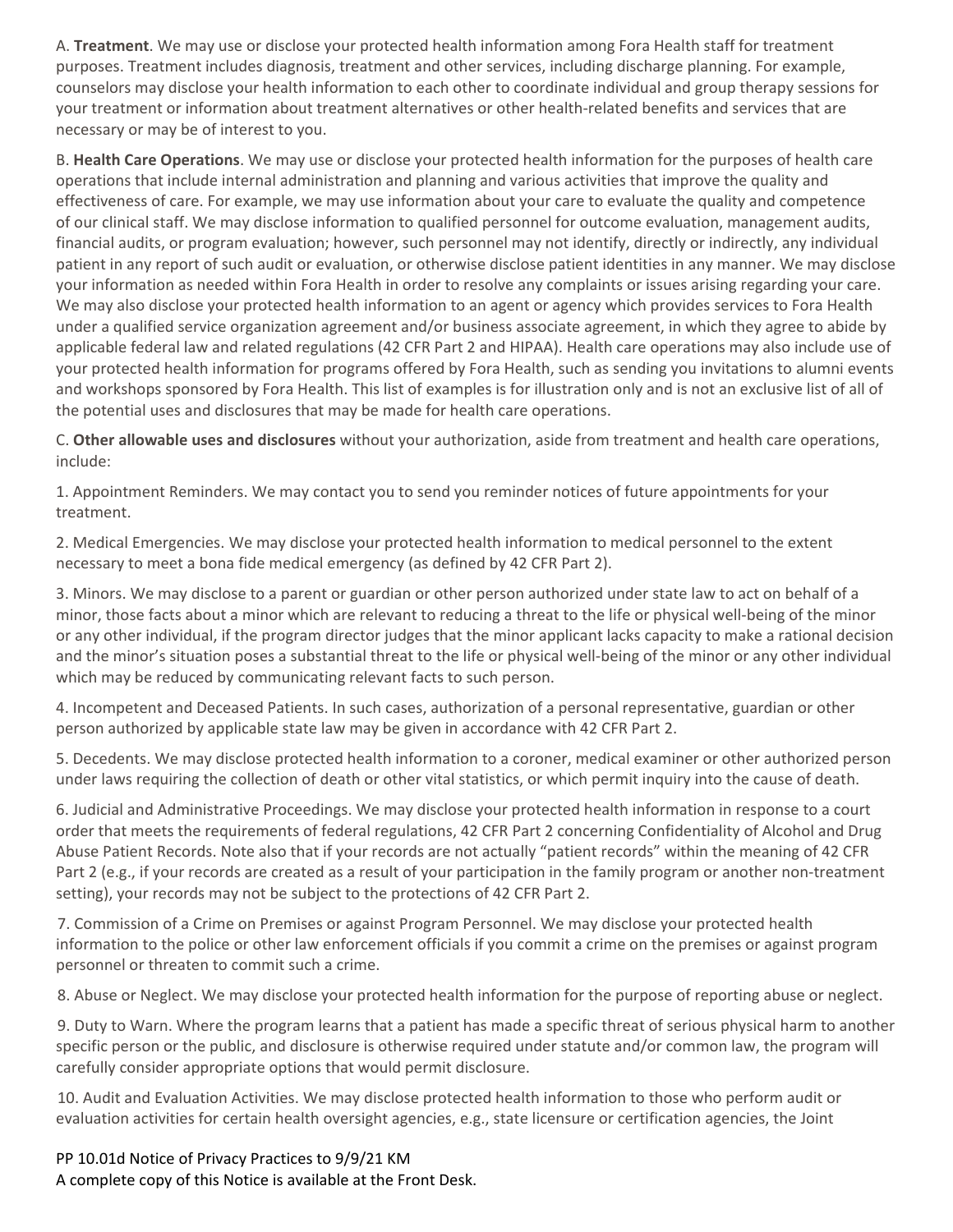Commission on Accreditation of Healthcare Organizations, which oversees the health care system and ensures compliance with regulations and standards, or those providing financial assistance to the program.

 11. Fundraising Communications. We may contact you to request a tax-deductible contribution to support important activities of Fora Health. In connection with any fundraising, we may use certain demographic information about you and dates of health care provided to you. If you do not want to receive fundraising requests, call 503.535.1189 or email development@forahealth.org

 12. Research. We may use or disclose protected health information without your consent or authorization if our research privacy board approves a waiver of authorization for disclosure.

 13. Marketing Communications. We may contact you with information about Fora Health health-related services and products that may be beneficial to you. Such communications are a part of health care operations, and examples of these communications are invitations to continuing care programs, alumni events and catalogs of recovery and self-help materials such as books, videotapes and other items.

# **V. Uses and Disclosures WITHOUT Your Authorization—Protected Health Information NOT in Connection with Substance Use Disorder, Treatment, or Referral.**

If you are not applying for or receiving services for substance use disorder, the rules governing the use and disclosure of protected health information are different from and less restrictive than the rules governing information involving substance use diagnosis, treatment and referral. The next section lists the additional allowable disclosures that may be made without your authorization if you are not applying for or receiving services for substance use. (**This list does NOT apply to those persons applying for or receiving services for substance use**):

A. Allowable disclosure when required by law. We may disclose your protected health information as required by state or federal law.

B. Allowable disclosure for health or safety. We may disclose your protected health information to avert or lessen a serious threat of harm to you, to others, or to the public.

C. Expanded allowable abuse reporting/investigation of abuse. We may disclose protected health information to a person legally authorized to investigate a report of abuse or neglect.

D. Expanded allowable public health and health oversight activities. We may disclose your protected health information for public health purposes and health oversight purposes including licensing, auditing or accrediting agencies authorized or allowed by law to collect such information, including, for example, when we are required to collect, report or disclose information about disease, injury, vital statistics for public health purposes or other information for investigation, audit or other health oversight purposes.

E. Expanded allowable disclosure for law enforcement activities. We may disclose protected health information to law enforcement officials in response to a valid court order or warrant or as otherwise required or permitted by law.

F. Expanded allowable disclosure to your legally authorized representative (LAR). We may disclose your health information to a person appointed by a court to represent or administer your interests.

G. Expanded allowable disclosure in judicial and administrative proceedings. We may disclose your health information pursuant to a valid court or administrative order, or in some cases, in response to a valid subpoena or discovery request.

H. Allowable disclosure to the Secretary of Health and Human Services. We must disclose your health information to the United States Department of Health and Human Services when requested in order to enforce the privacy laws.

#### **VI. Your Individual Rights**

A. **Right to Receive Confidential Communications**. Normally we will communicate with you through the phone number and /or address you provide. You may request, and we will accommodate, any reasonable, written request for you to receive your protected health information by alternative means of communication or at alternative locations.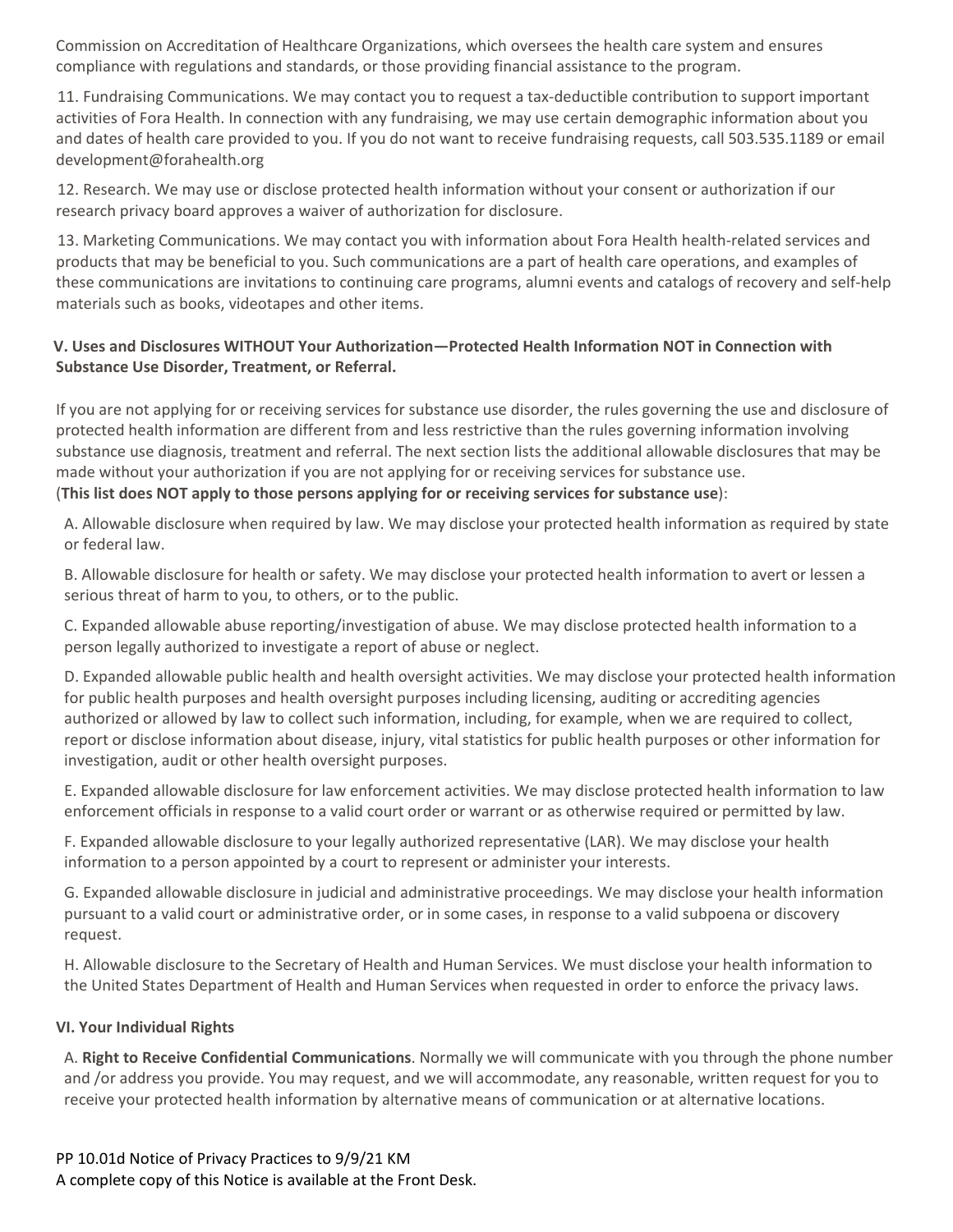B. **Right to Request Restrictions**. At your request, we will not disclose health information to your health plan if the disclosure is for payment of a health care item or service for which you have paid Fora Health out of pocket in full. You may request additional restrictions on our use and disclosure of protected health information for treatment, payment and health care operations. While we will consider requests for additional restrictions carefully, we are not required to agree to a requested restriction. If you wish to request additional restrictions and you are currently receiving services, please contact your counselor or therapist. Once you are no longer receiving services, contact the Fora Health Quality Management/Records Department in writing. We will send you a written response.

C. **Right to Inspect and Copy Your Health Information**. You may request access to your clinical file and billing records maintained by us in order to inspect and request copies of the records. Under limited circumstances, we may deny you access to a portion of your records. If you desire access to your records and you are currently receiving services, please ask your counselor or therapist for the records. Once you are no longer receiving services, contact the Fora Health Quality Management/Records Department in writing.

D. **Right to Amend Your Records**. You have the right to request that we amend protected health information maintained in your clinical file or billing records. If you desire to amend your records and you are currently receiving services, please contact your counselor or therapist. Once you are no longer receiving services, contact the Fora Health Quality Management/Records Department in writing. Under certain circumstances, Fora Health has the right to deny your request to amend your records and will notify you of this denial as provided in the HIPAA regulations. If your requested amendment to your records is accepted, a copy of your amendment will become a permanent part of the medical record. When we "amend" a record, we may append information to the original record, as opposed to physically removing or changing the original record. If your requested amendment is denied, you will be informed of your right to have a brief statement of disagreement placed in your medical records.

E. **Right to Receive an Accounting of Disclosures**. Upon request, you may obtain a list of instances that we have disclosed your protected health information other than when you gave written authorization OR those related to your treatment and payment for services, or our health care operations. The accounting will apply only to covered disclosures prior to the date of your request provided such period does not exceed six years and does not apply to disclosures that occurred prior to April 14, 2003.

F. **Right to Receive Notification of Breach**. You will be notified in the event we discover a breach has occurred such that your protected health information may have been compromised. A risk analysis will be conducted to determine the probability that protected health information has been compromised. Notification will be made no more than 60 days after the discovery of the breach, unless it is determined by a law enforcement agency that the notification should be delayed.

G. **Right to Receive a Paper Copy of This Notice**. Upon request, you may obtain a paper copy of this notice.

H. **For Further Information and Complaints**. If you desire further information about your privacy and confidentiality rights, you may contact the Fora Health Quality Management and Licensing Manager at 503.535.1169. You may call this number if you are concerned that we have violated your privacy rights, if you disagree with a decision that we made about access to your protected health information, or if you wish to complain about our breach notification process. You may also file a written complaint with State agencies and with the Secretary of the United States Department of Health and Human Services. Upon request, we will provide you with the correct address. We will not retaliate against you if you file a complaint.

Violation of federal law and regulations on Confidentiality of Alcohol and Drug Abuse Patient Records is a crime and suspected violations of 42 CFR Part 2 may be reported to the United States Attorney in the district where the violation occurs.

# **VII. Effective Date and Duration of This Notice**

- A. **Effective Date**. This notice was initially effective on September 23, 2000 and is revised as indicated in the footer below.
- B. **Right to Change Terms of This Notice**. We may change the terms of this notice at any time. If we change this notice, we may make the new notice terms effective to all protected health information that we maintain, including any